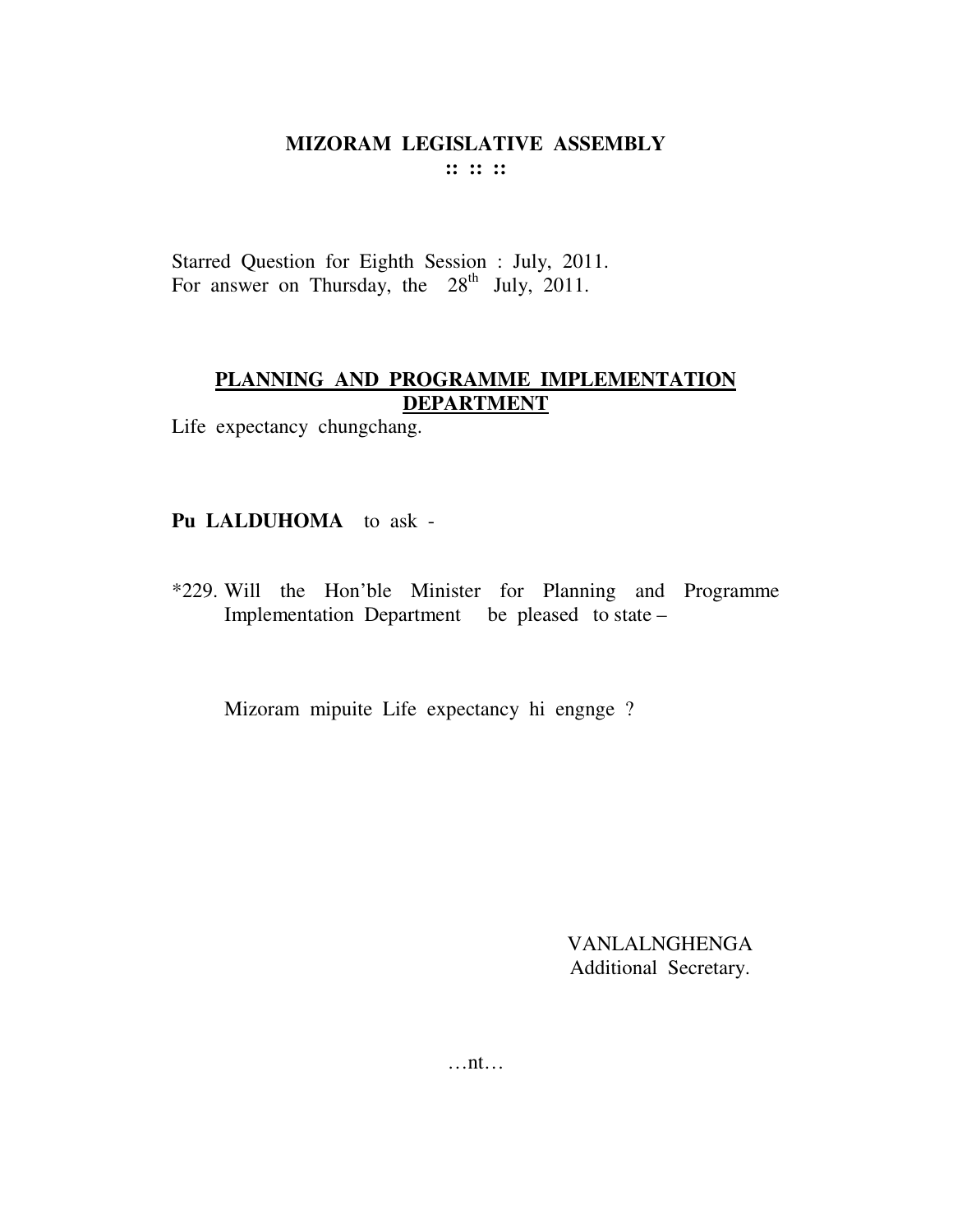Starred Question for Eighth Session : July, 2011. For answer on Thursday, the 28<sup>th</sup> July, 2011.

#### SPORTS & YOUTH SERVICES DEPARTMENT

Infiammite tana sum sen chungchang

#### Pu K. LIANTLINGA to ask -

\*230. Will the Hon'ble Minister for Sports & Youth Services Department be pleased to state –

Kum (2009-2011) hnih chhung hian kan infiam mite National and International levela tel nan hian Promotional fund (sum) engzatnge kan sen tawh Discipline wise in min hrilh thei em?

> **VANLALNGHENGA Additional Secretary**

....h...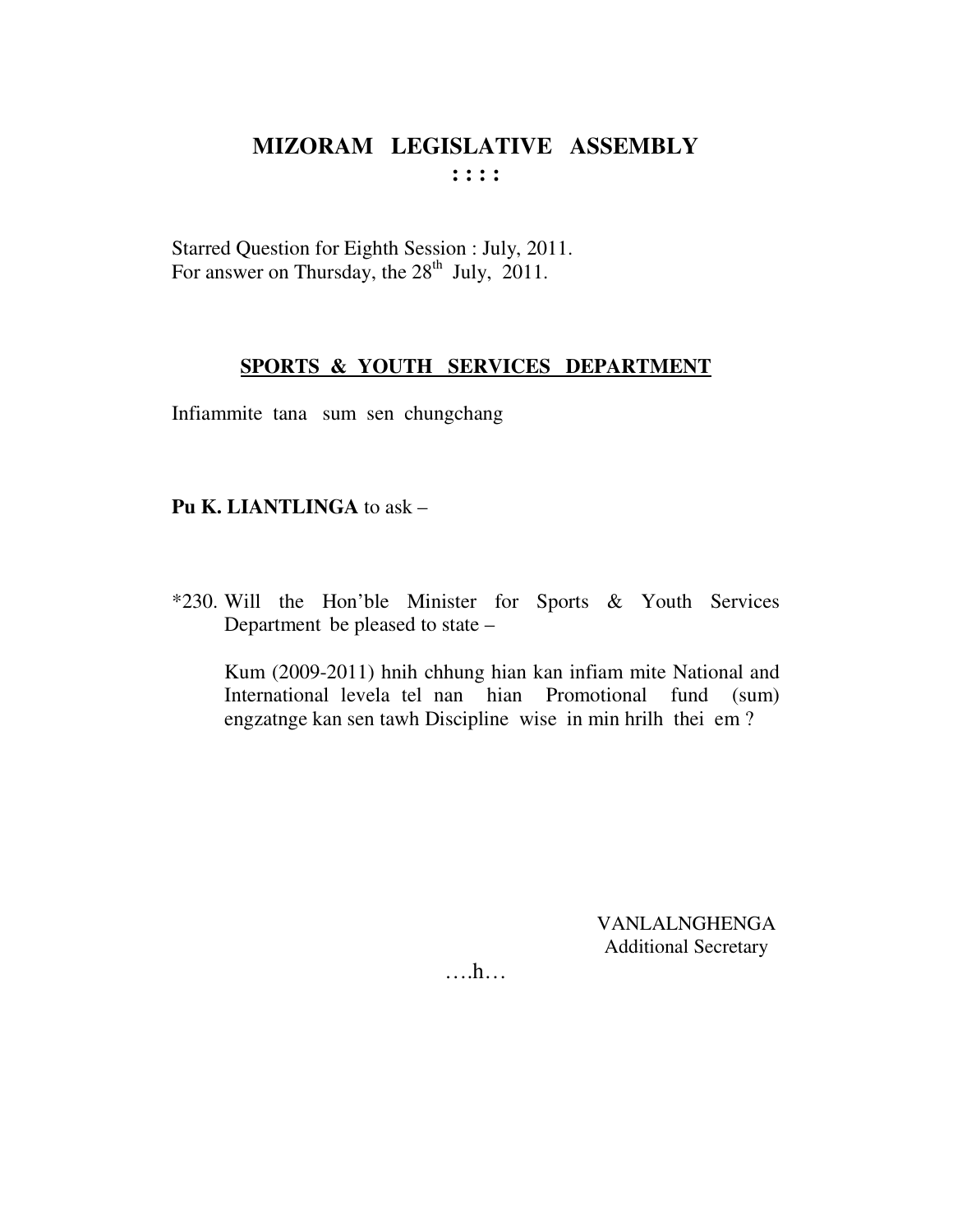$::::::$ 

Starred Question for Eighth Session : July, 2011. For answer on Thursday, the  $28<sup>th</sup>$  July, 2011.

## **INDUSTRIES DEPARTMENT**

Corporation hrang hrang chungchang.

#### Pu P.P. THAWLA to ask -

- \*231. Will the Hon'ble Minister for Industries Department be pleased to state -
	- Industries Department hnuaia Corporation hrang hrang  $(a)$ awm te hian engtik thla thleng theuh nge hlawh an lak tawh?
	- Sorkarin Corporation ho hi tih tawp vek tumna a nei  $(b)$  $em?$

**VANLALNGHENGA** Additional Secretary.

 $\dots$ nt $\dots$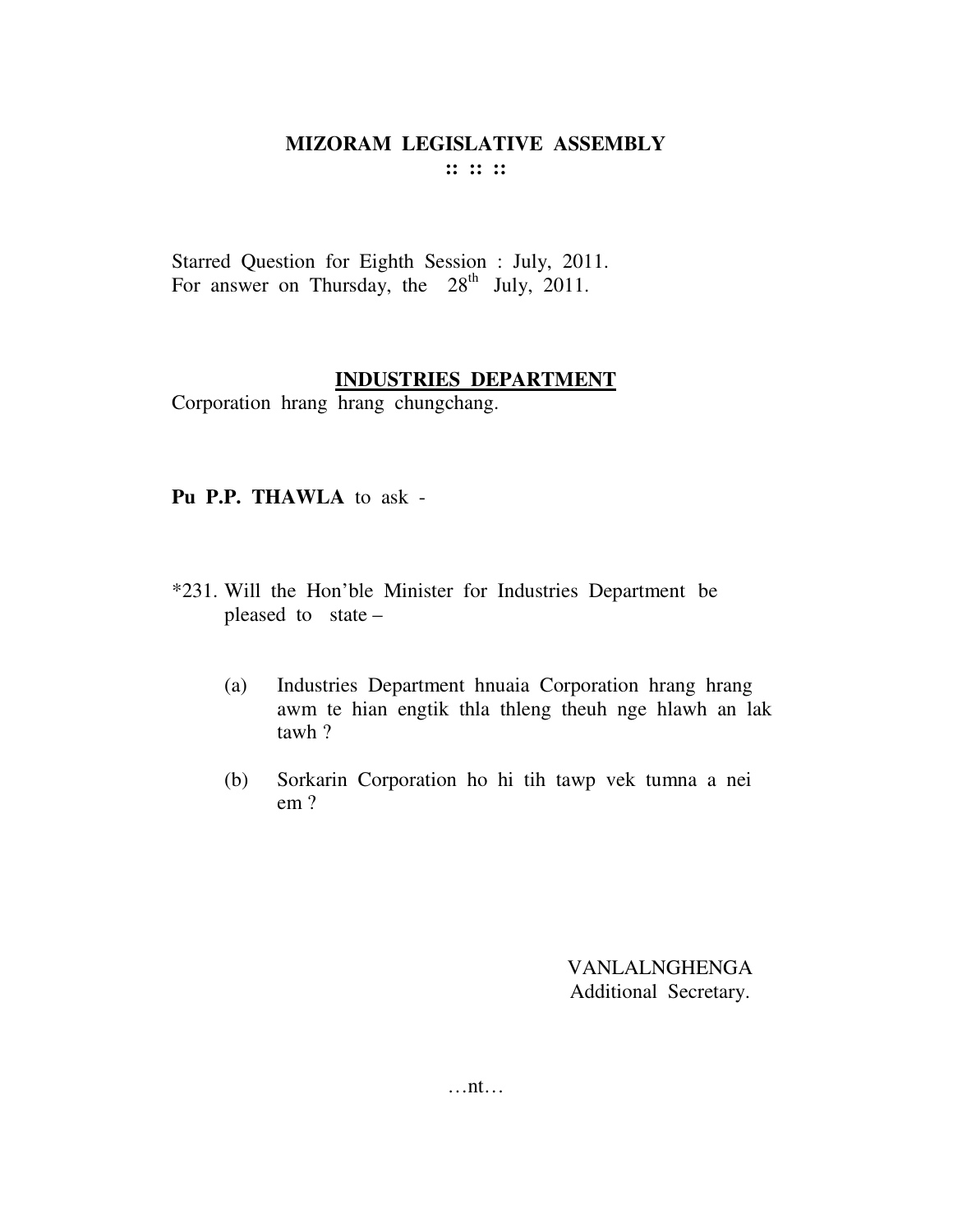Starred Question for Eighth Session : July, 2011. For answer on Thursday, the  $28^{th}$  July, 2011.

## **RURAL DEVELOPMENT DEPARTMENT**

BADP hnuai a sum hmuh chungchang

#### **Pu B. LALTHLENGLIANA** to ask –

\*232. Will the Hon'ble Minister for Rural Development Department be pleased to state –

Kum 2006-2011 chhunga BADP hna Central Sorkar atanga Mizoram in sum kan hmuh year-wise-in min hrilh thei em ?

> VANLALNGHENGA Additional Secretary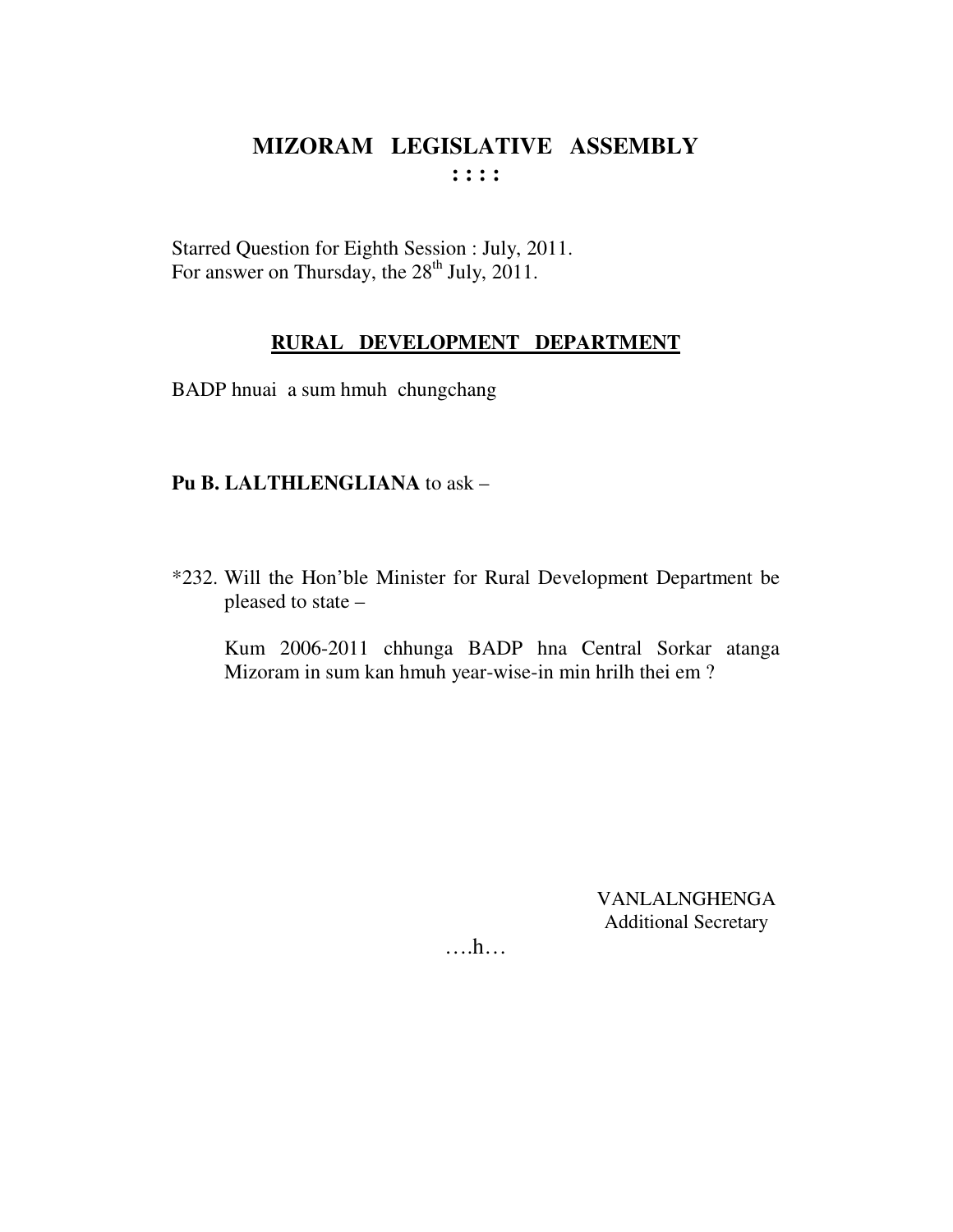**:: :: ::** 

Starred Question for Eighth Session : July, 2011. For answer on Thursday, the  $28<sup>th</sup>$  July, 2011.

# **RURAL DEVELOPMENT DEPARTMENT**

Community Hall-cum-Recreation Centre sak chungchang.

#### **Pu LALDUHOMA** to ask -

- \*233. Will the Hon'ble Minister for Rural Development Department be pleased to state –
	- (a) Social Education hnuaiah PTC Lungverha Community Hall- cum-Recreation Centre sakna tur pek a ni em ?
	- (b) A nih chuan 1) Engzatnge ? 2) Tuin nge sa ?

VANLALNGHENGA Additional Secretary.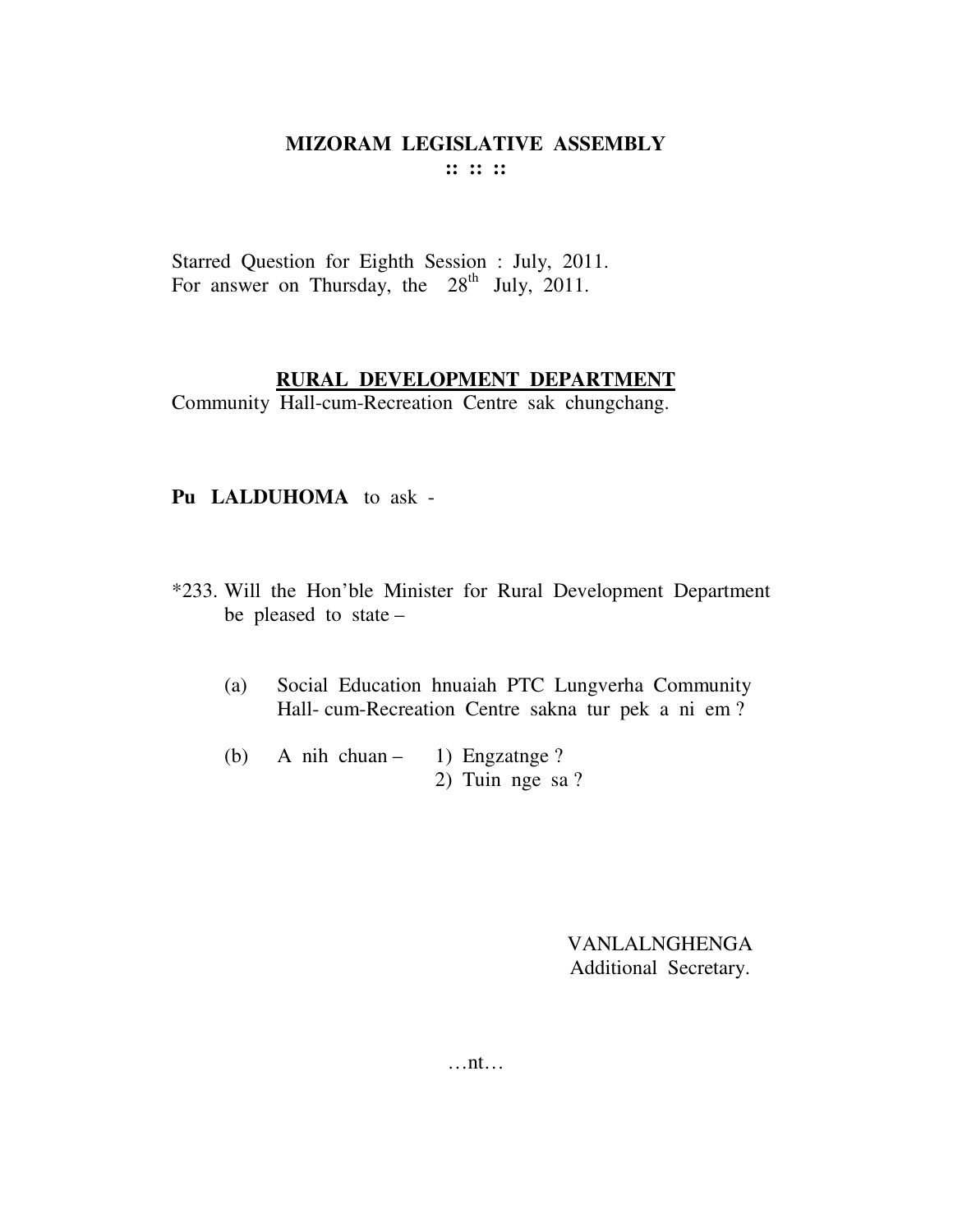**:: :: ::** 

Starred Question for Eighth Session : July, 2011. For answer on Thursday, the  $28<sup>th</sup>$  July, 2011.

## **PUBLIC WORKS DEPARTMENT**

Thingdawl khuaa Polytechnic hmun chungchang.

#### **Pu HMINGDAILOVA KHIANGTE** to ask -

\*234. Will the Hon'ble Minister for Public Works Department be pleased to state –

 Thingdawl khuaa Polytechnic hmuna Tender chhuakah khan building sak tur engzatnge awm ?

> VANLALNGHENGA Additional Secretary.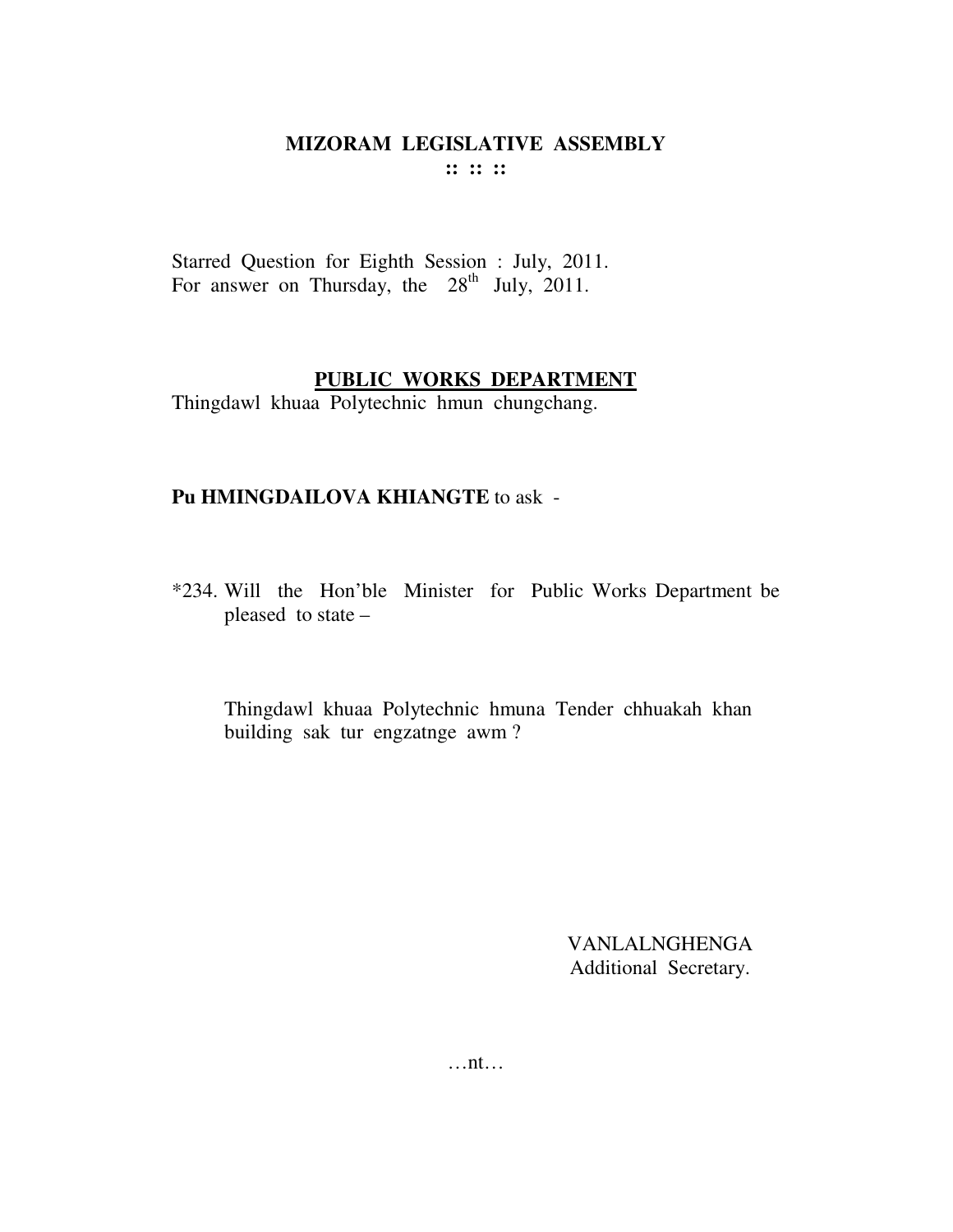**:: :: ::** 

Starred Question for Eighth Session : July, 2011. For answer on Thursday, the  $28<sup>th</sup>$  July, 2011.

## **HORTICULTURE DEPARTMENT**

Technology Mission leh National Mission etc. chungchang.

## **Pu K. LIANTLINGA** to ask -

- \*235. Will the Hon'ble Minister for Horticulture Department be pleased to state  $-$ 
	- (a) Technology Mission hnuaiah hian Rs.98.50 crores lai kan Sorkar hian a hmu tawh a, khawi hmunah te nge he project hi thawh a nih min hrilh thei em ?
	- (b) National Mission and Medicinal Plants (NMMP) Central atangin Rs.4.23 crores lai kan hmu tawh a. Hengah te hian eng anga hma lak nge a nih ?

NGURTHANZUALA Secretary.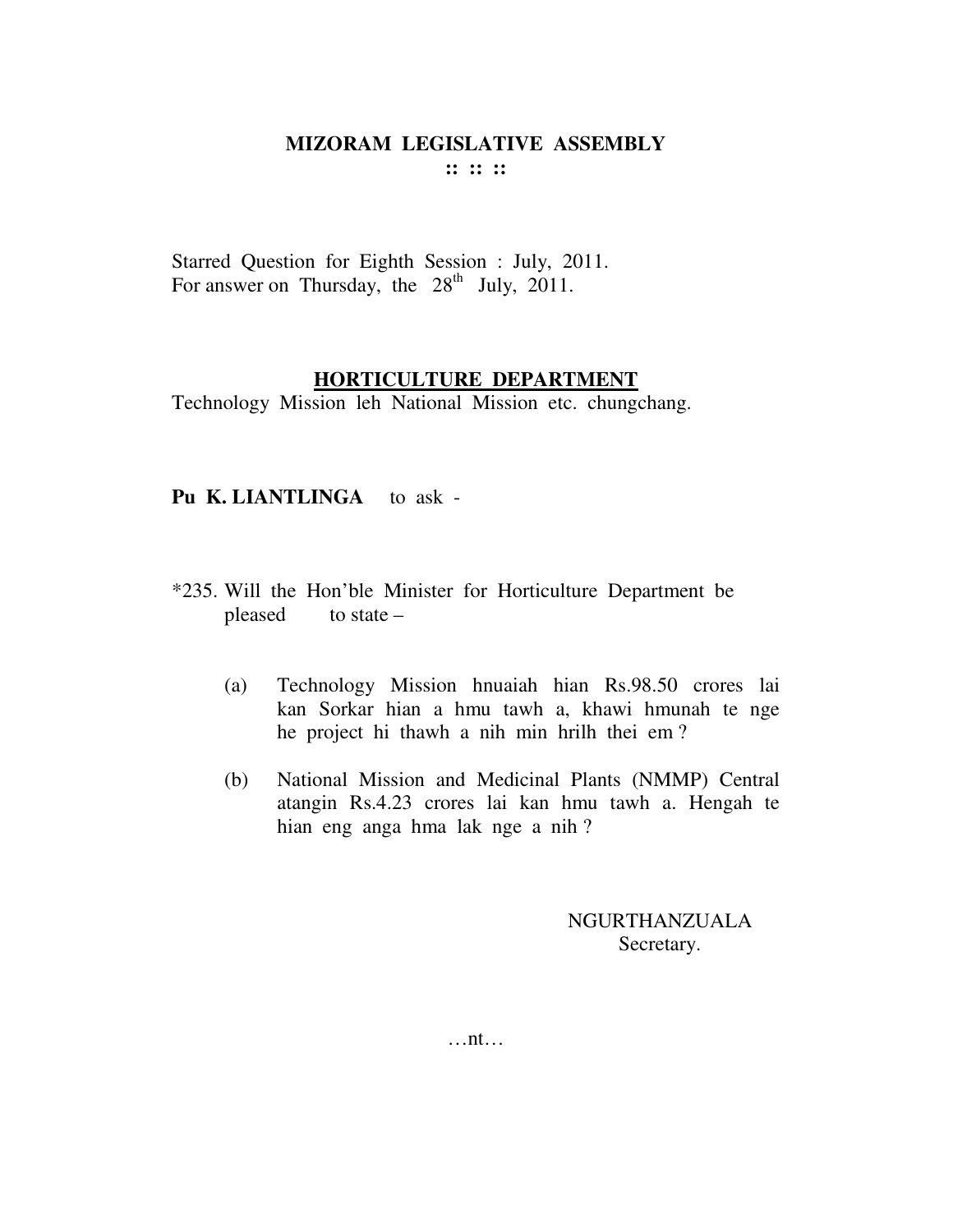**: : :** 

Starred Question for Eighth Session : July, 2011 For answer on Thursday, the  $28<sup>th</sup>$  July, 2011

#### **SPORTS & YOUTH SERVICES DEPARTMENT**

Rajiv Gandhi Stadium chungchang -

**Lt. Col. Z.S. ZUALA** to ask -

- \*236. Will the Hon'ble Minister for Sports & Youth Services Department be pleased to state –
	- (a) Rajiv Gandhi Stadium engtikah nge zawh a nih ang ?
	- (b) Tunge Contractor ?

VANLALNGHENGA Additional Secretary.

\*\*\*v\*\*\*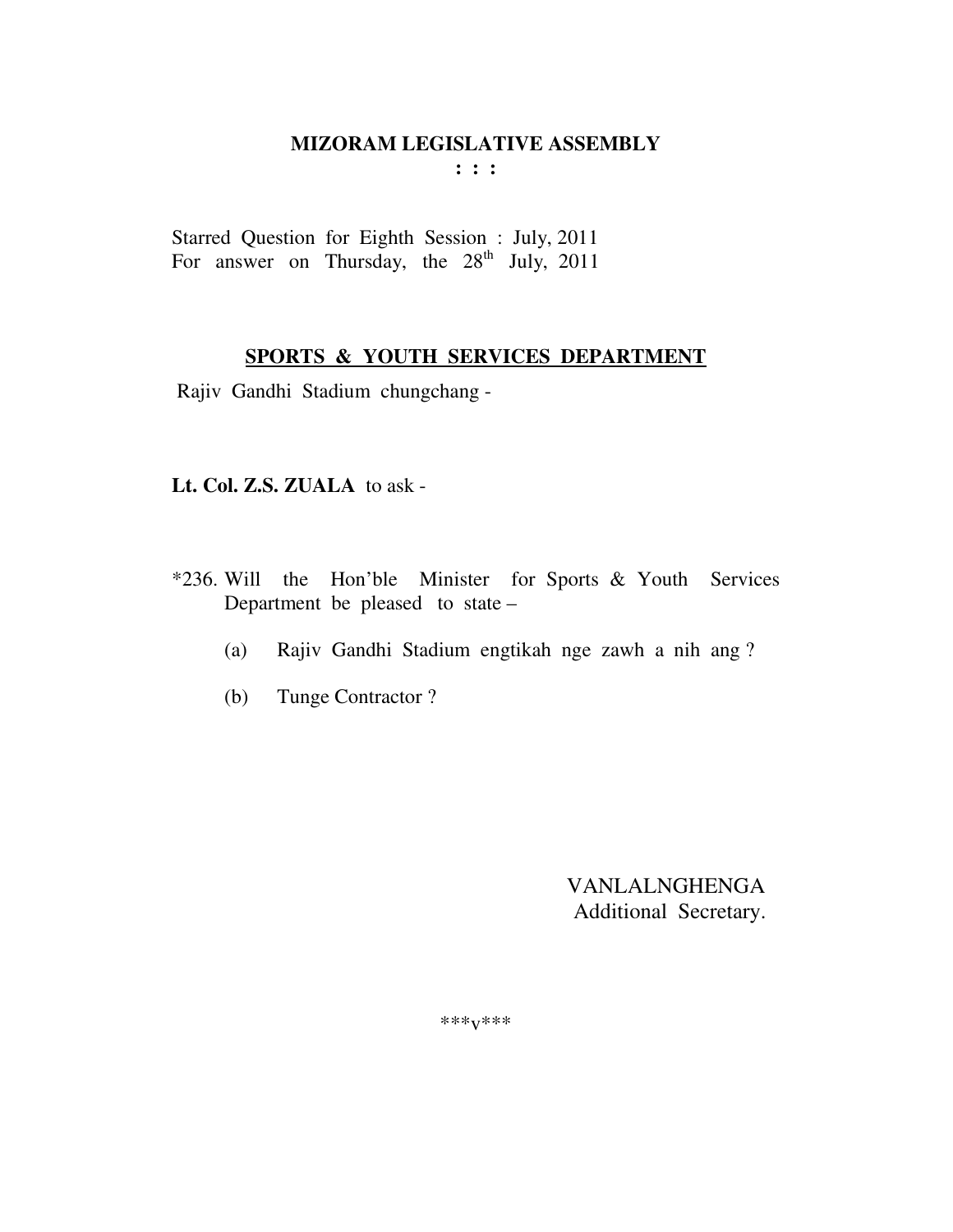**: : : :** 

Starred Question for Eighth Session : July, 2011. For answer on Thursday, the  $28<sup>th</sup>$  July, 2011.

## **SPORTS & YOUTH SERVICES DEPARTMENT**

Infiamna hmunhma chungchang

## **Pu T.T.ZOTHANSANGA** to ask –

\*237. Will the Hon'ble Minister for Sports & Youth Services Department be pleased to state –

 Infiamna hmunhma Infrastructure lamah kum 2009 atangin hmasawnna engtenge kan neih?

> VANLALNGHENGA Additional Secretary

...st…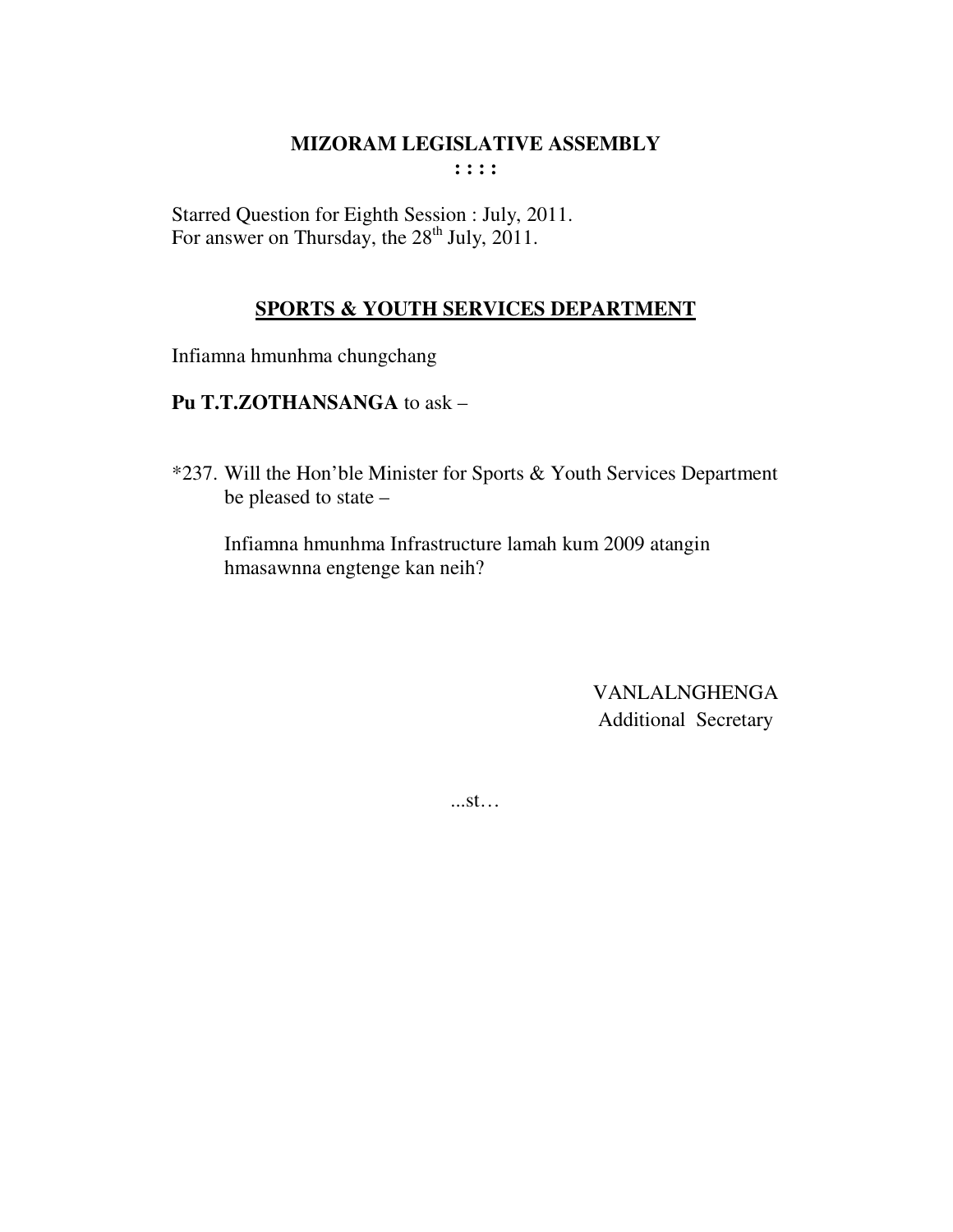Starred Question for Eighth Session : July, 2011. For answer on Thursday, the  $28<sup>th</sup>$  July,  $2011$ .

#### **PUBLIC WORKS DEPARTMENT**

Lawngtlai - Zochachhuah kawng chungchang

#### **Pu C. RAMHLUNA** to ask –

- \*238. Will the Hon'ble Minister for Public Works Department be pleased to state –
	- a) Multi-Modal Transport Project, (Road Construction Lawngtlai atanga Zochachhuah) hi engnge a total estimate?
	- b) Tute nge a laitu atana Contractors-te, an laih thui zawng theuh tur nen ?
	- c) An original alignment approved tawh hnu hi thlak tumna a awm em ? Awm a nih chuan engnge a chhan ?

VANLALNGHENGA Additional Secretary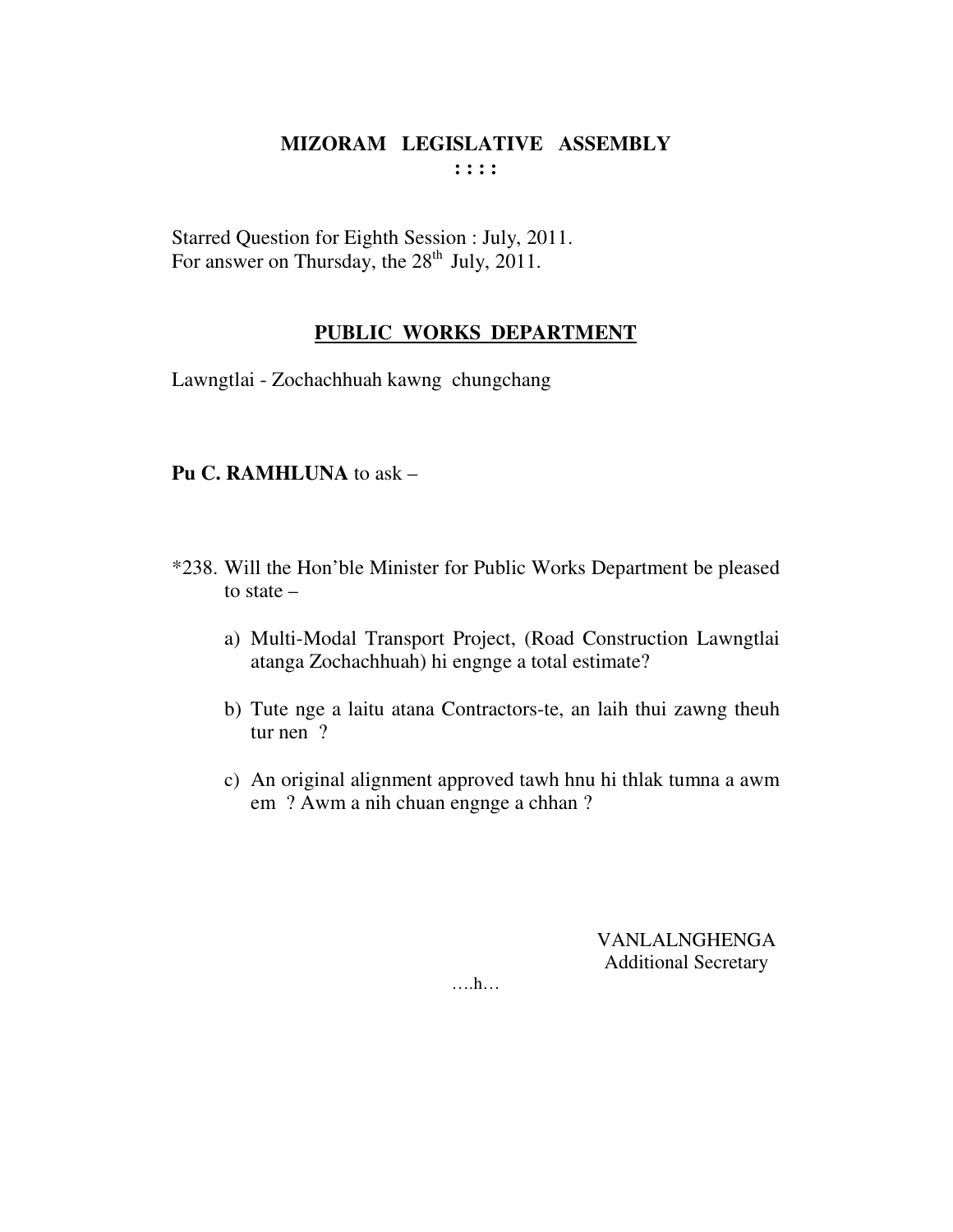**:: :: ::** 

Starred Question for Eighth Session : July, 2011. For answer on Thursday, the  $28<sup>th</sup>$  July, 2011.

## **RURAL DEVELOPMENT DEPARTMENT**

BRGF sum chungchang.

#### **Pu K. LIANTLINGA** to ask -

\*239. Will the Hon'ble Minister for Rural Development Department be pleased to state –

 Kum 2009-2011 chhunga BRGF atanga sum kan lak luh (CSS) ah hian eng project te nge thawh a nih min hrilh thei em ?

> VANLALNGHENGA Additional Secretary.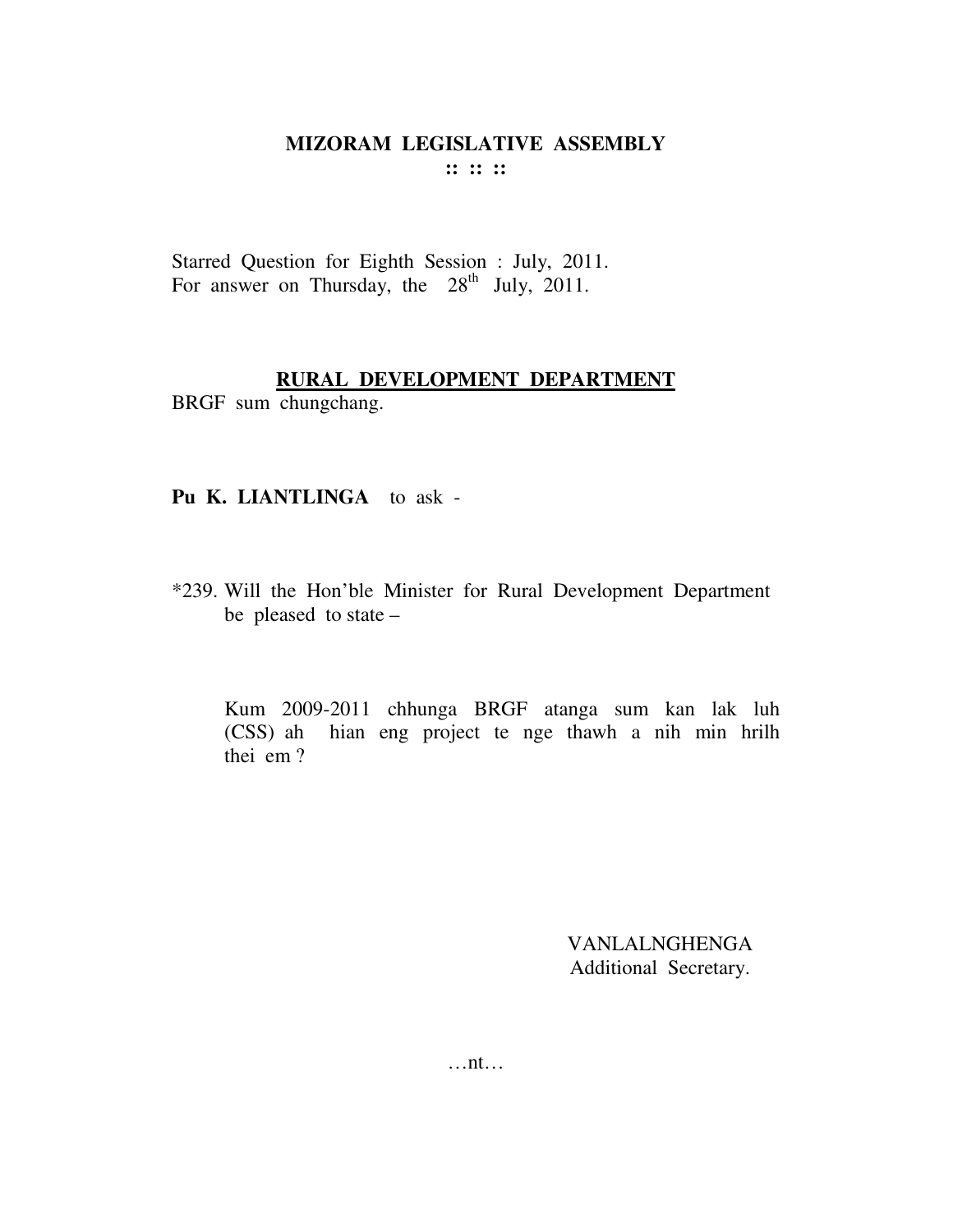Starred Question for Eighth Session : July, 2011. For answer on Thursday, the  $28<sup>th</sup>$  July, 2011.

## **SPORTS & YOUTH SERVICES DEPARTMENT**

Lammual-a Gallery siam chungchang

#### **Pu T.T.ZOTHANSANGA** to ask –

- \*240. Will the Hon'ble Minister for Sports & Youth Services Department be pleased to state –
	- a) Lammual Gallery hi siam tumna a awm em?
	- b) A awm anih chuan Tender koh a ni tawh em?

VANLALNGHENGA Additional Secretary

...st…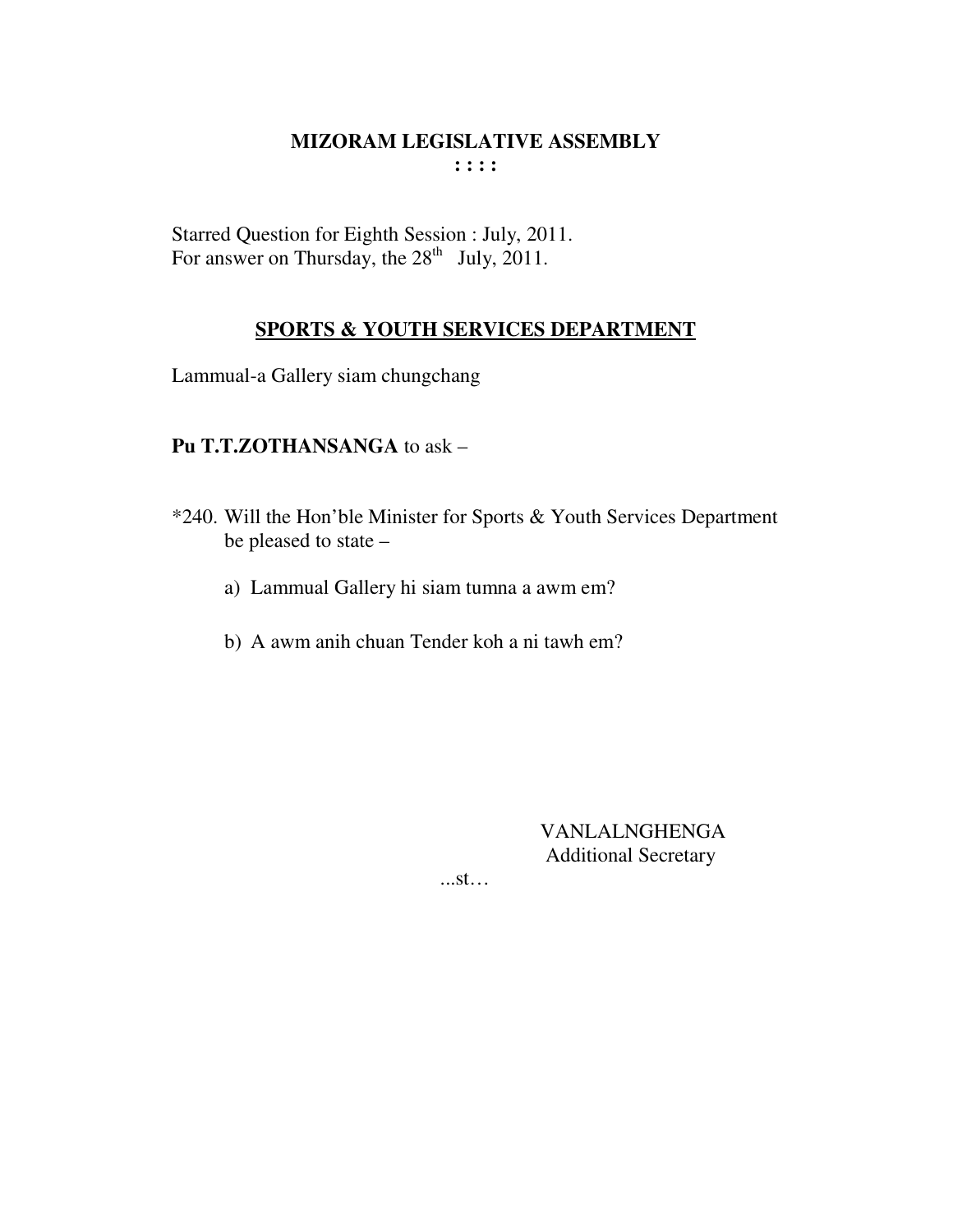**:: :: ::** 

Starred Question for Eighth Session : July, 2011. For answer on Thursday, the  $28<sup>th</sup>$  July, 2011.

#### **INDUSTRIES DEPARTMENT**

ZIDCO tihchangtlun chungchang.

#### **Pu K. LIANTLINGA** to ask -

- \*241. Will the Hon'ble Minister for Industries Department be pleased to state  $-$ 
	- (a) ZIDCO tihchangtlunna tur atan hian Department hian eng angin nge hma a lak zel ?
	- (b) Staff te hian hlawh an la kim thei em ?

VANLALNGHENGA Additional Secretary.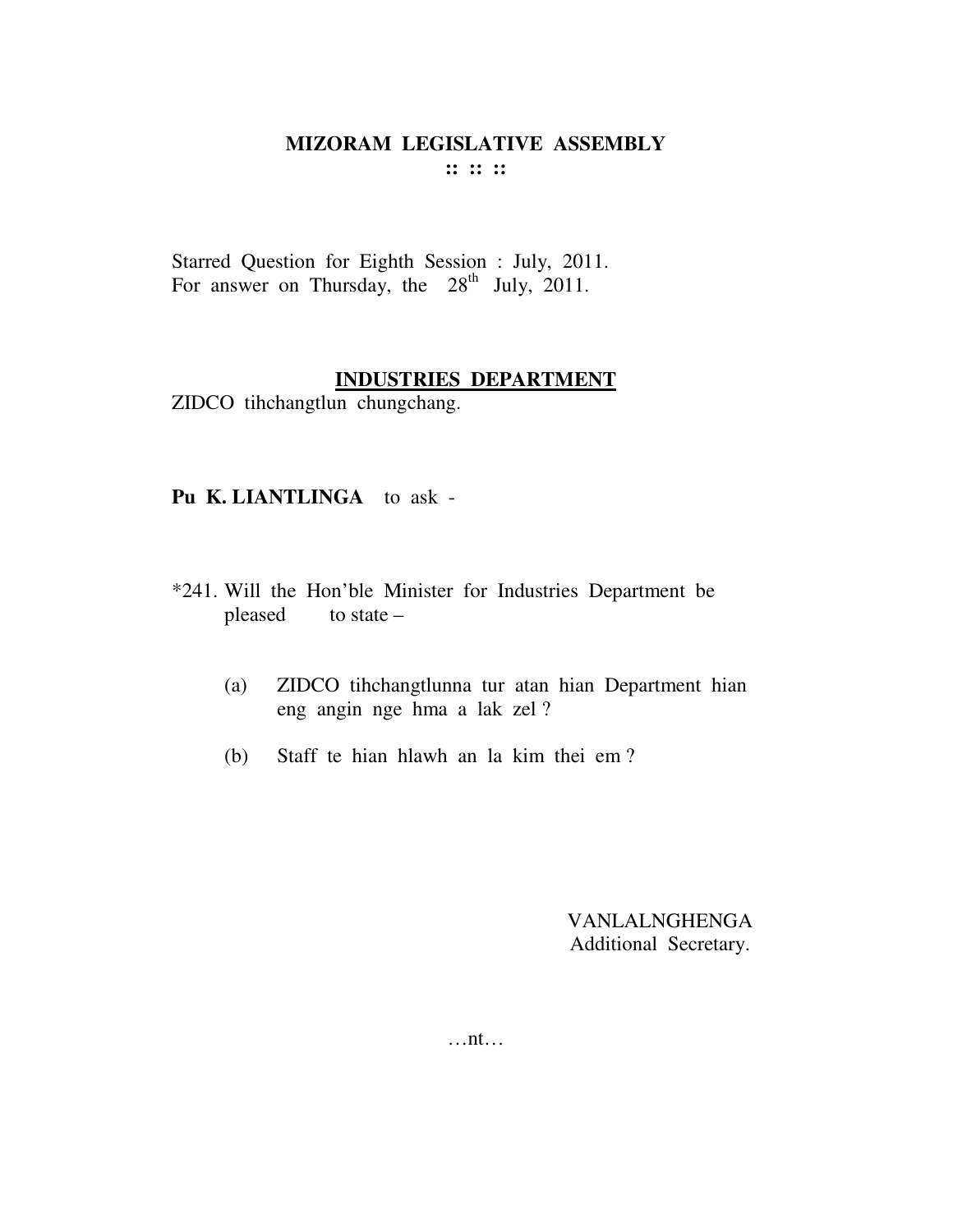Starred Question for Eighth Session : July, 2011. For answer on Thursday the  $28<sup>th</sup>$  July, 2011.

#### **PUBLIC WORKS DEPARTMENT**

Muallungthu – Khumtung kawng chungchang

### **Pu B. LALTHLENGLIANA** to ask –

\*242. Will the Hon'ble Minister for Public Works Department be pleased to state –

Muallungthu – Khumtung kawng hi engtikah nge zawh a nih theih ang ?

> VANLALNGHENGA Additional Secretary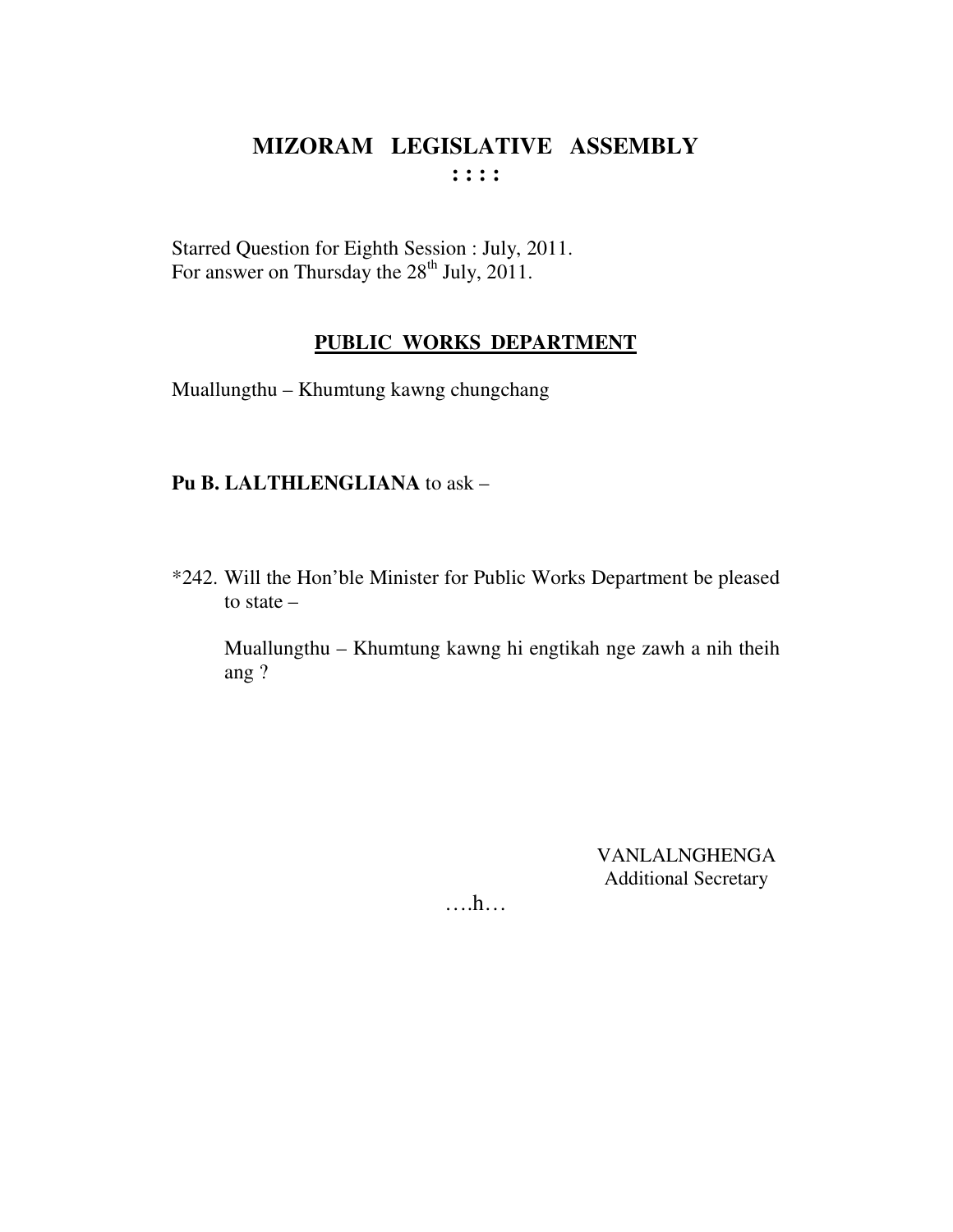Starred Question for Eighth Session : July, 2011. For answer on Thursday, the 28<sup>th</sup> July, 2011.

## **SPORTS & YOUTH SERVICES DEPARTMENT**

State Sports Council-a thawktu lak chungchang

#### **Pu C. RAMHLUNA** to ask –

- \*243. Will the Hon'ble Minister for Sports & Youth Services Department be pleased to state –
	- a) Kum 2009, 2010 leh 2011 chhung hian Mizoram State Sports Council hnuaiah hian hnathawk tur mithar lak an awm em ?
	- b) An awm anih chuan eng hna atana lak nge an nih a, tute nge an nih ?
	- c) Dan ang thlap a advertisement-te chhuah a, interview-na te neih a lak an ni em ?

VANLALNGHENGA Additional Secretary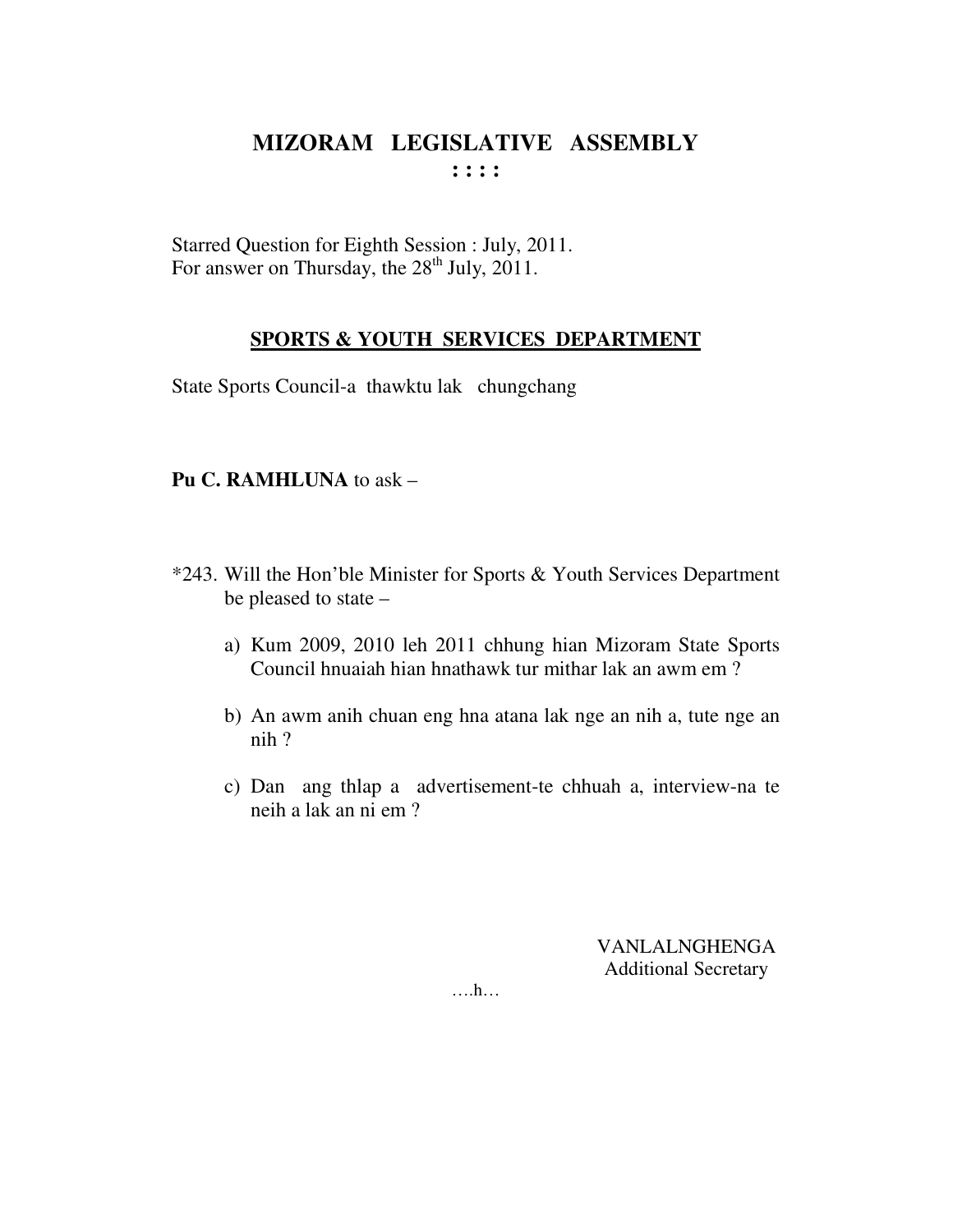Starred Question for Eighth Session : July, 2011 For answer on Thursday, the  $28<sup>th</sup>$  July, 2011

# **PUBLIC WORKS DEPARTMENT**

Kawng zauh chungchang -

## **Pu B. LALTHLENGLIANA** to ask –

\*244. Will the Hon'ble Minister for Public Works Department be pleased to state –

Damdiai Sialsuk via Changte lui kawng hi 1 meter a zauh tumna a awm em ?

> VANLALNGHENGA Additional Secretary.

\*\*\*v\*\*\*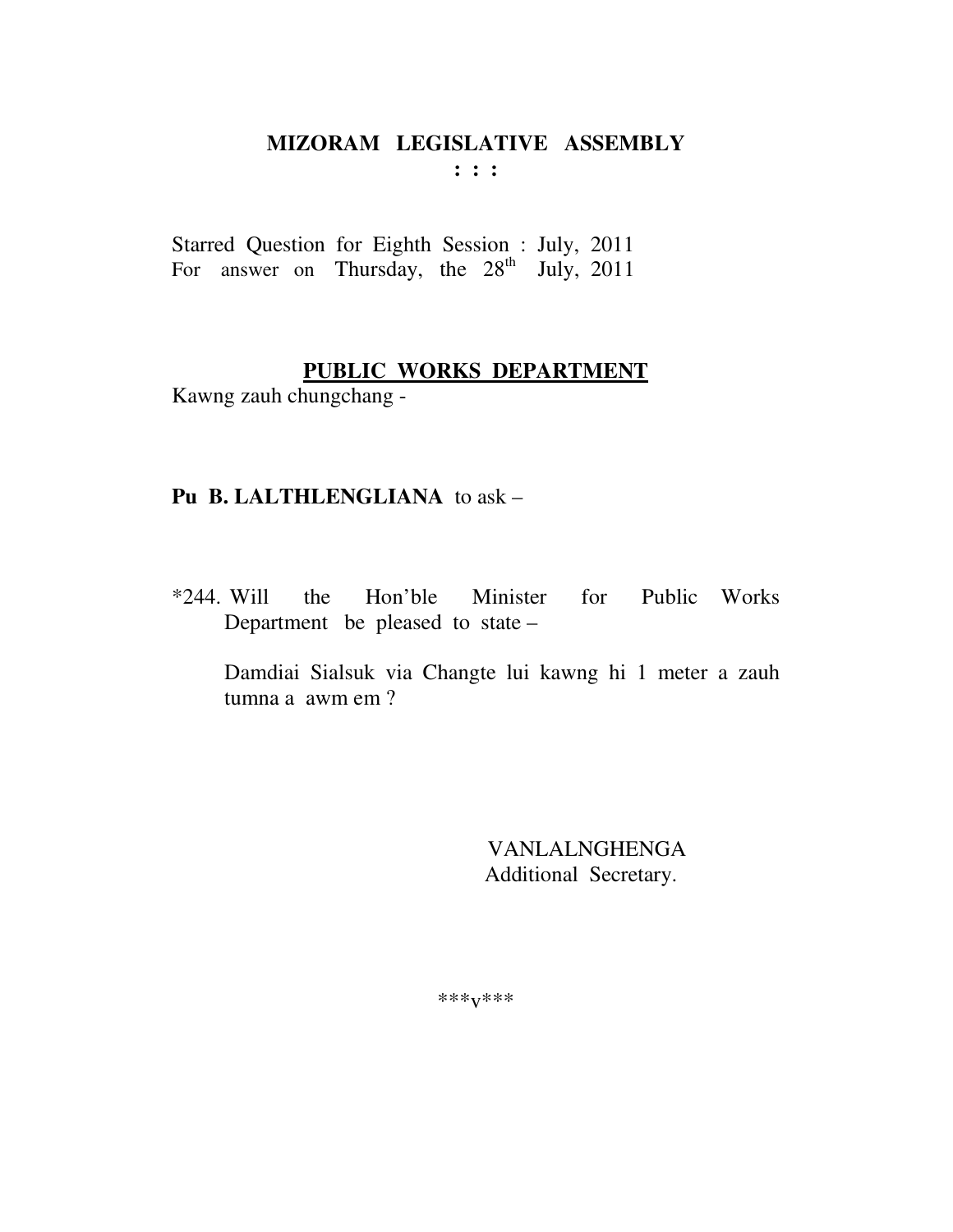Starred Question for Eighth Session : July, 2011 For answer on Thursday, the  $28<sup>th</sup>$  July, 2011

# **SPORTS & YOUTH SERVICES DEPARTMENT**

Artificial Turf phah tum chungchang –

# **Pu B. LALTHLENGLIANA** to ask –

\*245. Will the Hon'ble Minister for Sports & Youth Services Department be pleased to state –

 District Headquarters engzatah nge artificial turf phah tum a nih ? Eng eng District Headquarters ah te nge ?

> VANLALNGHENGA Additional Secretary.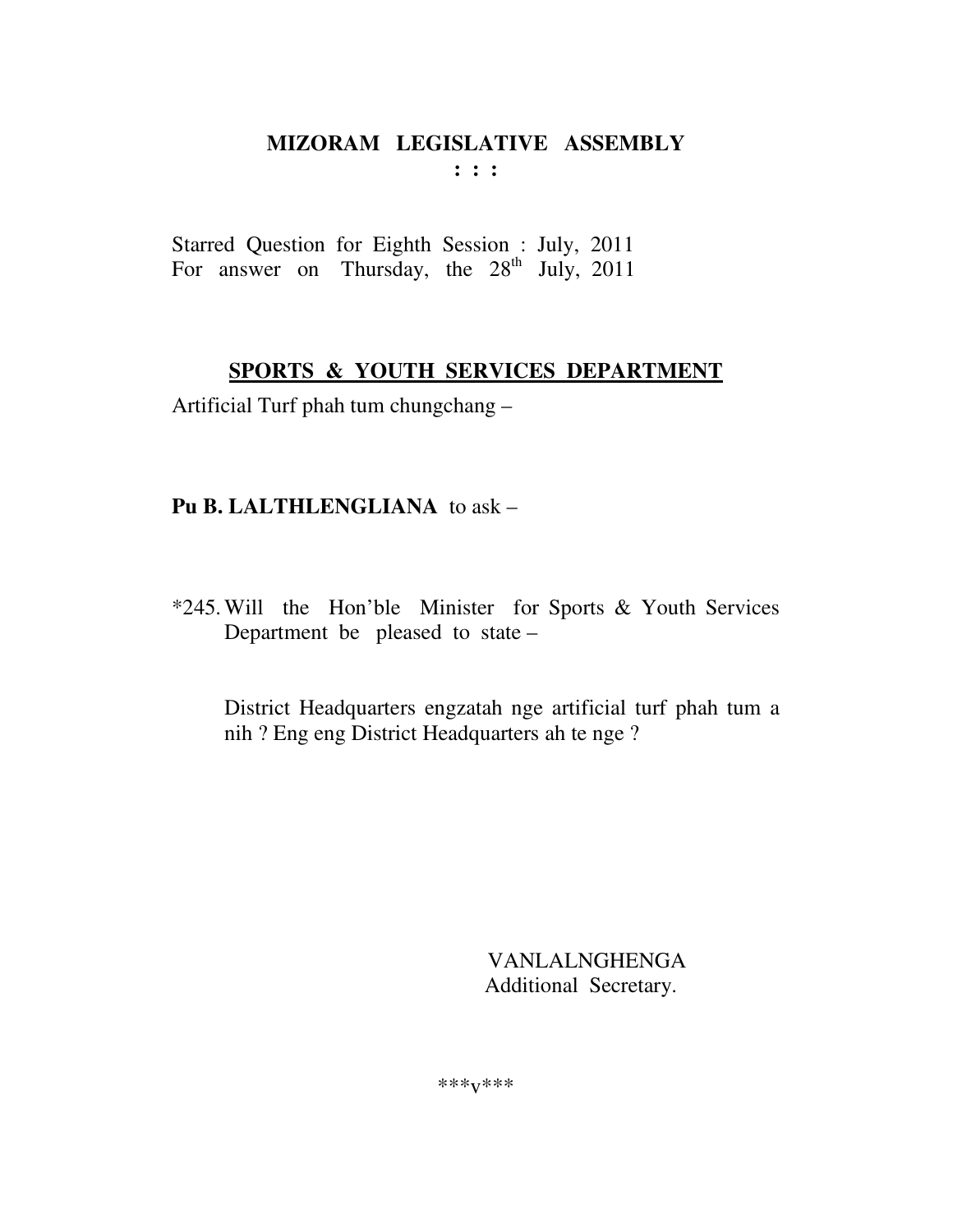Starred Question for Eighth Session : July, 2011. For answer on Thursday, the  $28<sup>h</sup>$  July,  $2011$ .

#### **RURAL DEVELOPMENT DEPARTMENT**

NREGS/MNREGS chungchang

#### **Pu T.T. ZOTHANSANGA** to ask –

\*246. Will the Hon'ble Minister for Rural Development Department be pleased to state –

Kum 2009-2010, 2010-2011 chhung khan NREGS/MNREGS kalpui danah kum khat chhungin ni engzatnge inhlawhna siam a nih ?

> VANLALNGHENGA Additional Secretary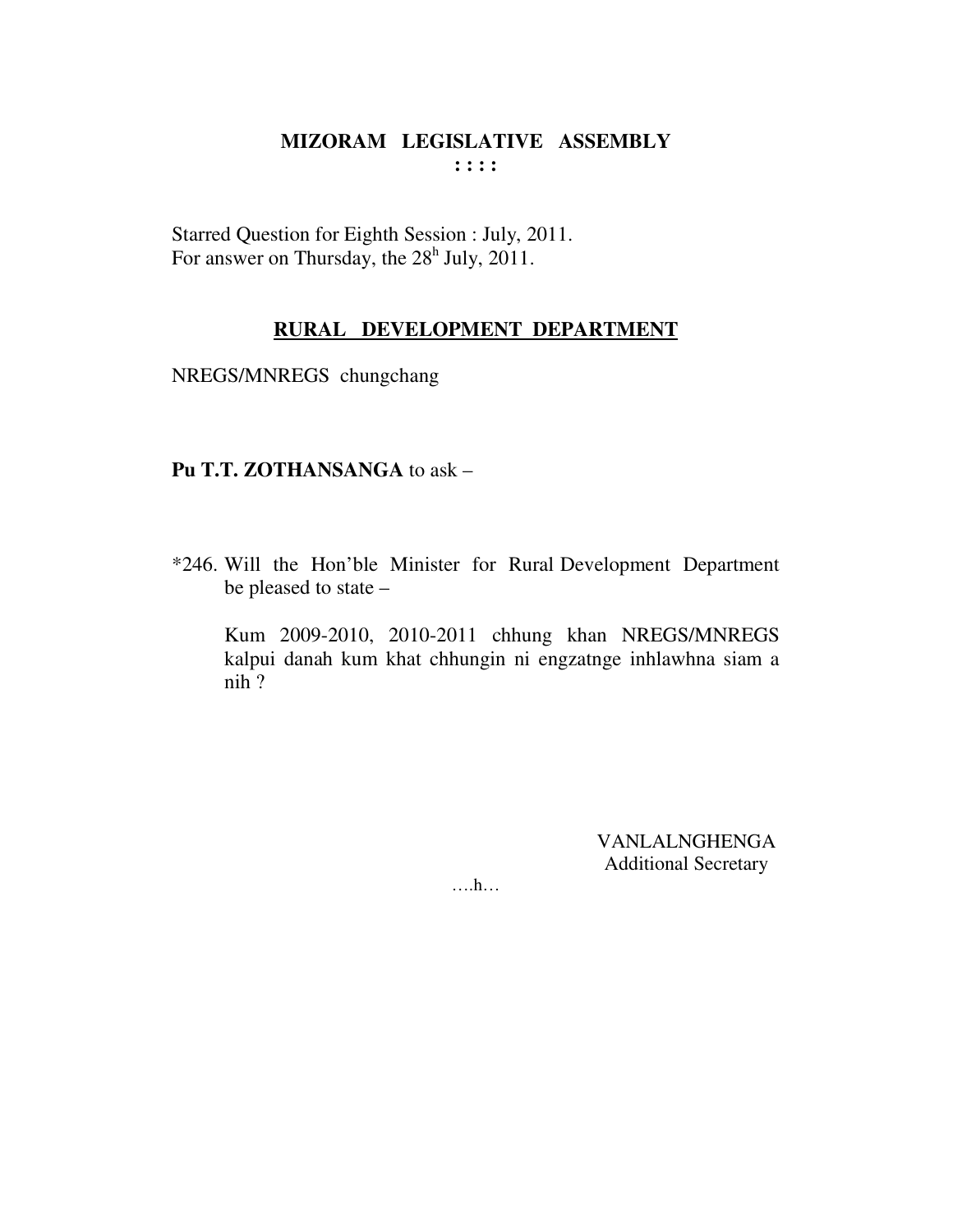Starred Question for Eighth Session : July, 2011. For answer on Thursday, the  $28^{th}$  July, 2011.

## **PUBLIC WORKS DEPARTMENT**

Chawngte – Vaseikai kawng chungchang

# **Pu C. RAMHLUNA** to ask –

- \*247. Will the Hon'ble Minister for Public Works Department be pleased to state –
	- a) PMGSY atanga kawng laih lai Chawngte atanga Vaseikai kawng hi engatinge chawlhsan a nih tak ?
	- b) Engchen nge laih ni tawh a, engzatnge sum sen ni tawh ?
	- c) Chawngte atanga Vaseikai thleng hi engtia thui nge ni a, engzatnge pawisa sanction ?

VANLALNGHENGA Additional Secretary